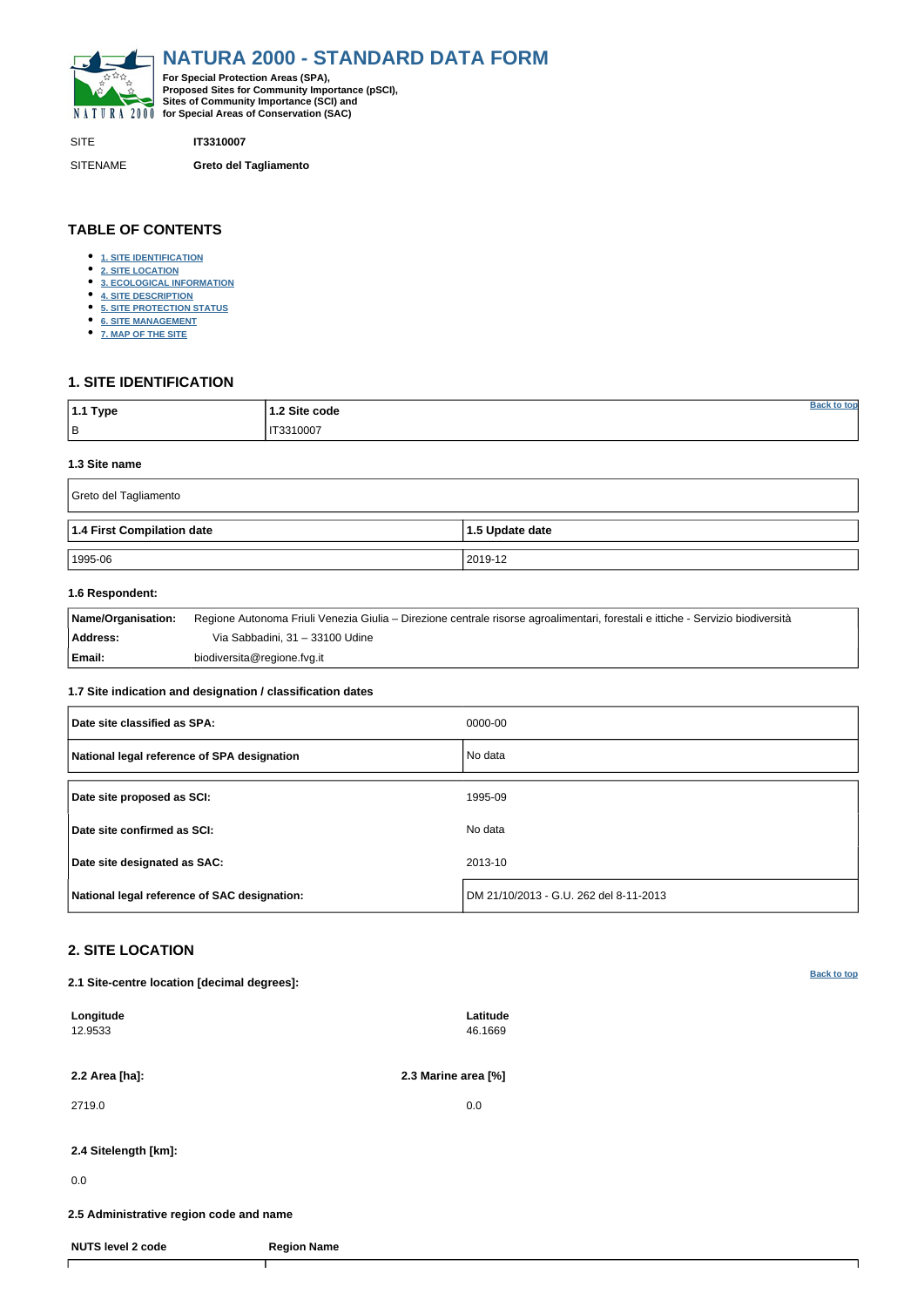**[Back to top](#page-0-0)**

## **2.6 Biogeographical Region(s)**

Continental (100.0 %)

# <span id="page-1-0"></span>**3. ECOLOGICAL INFORMATION**

#### **3.1 Habitat types present on the site and assessment for them**

**Annex I Habitat types Site assessment Code PF NP Cover [ha] Cave [number] Data quality A|B|C|D A|B|C Representativity Relative Surface Conservation Global** 3150 **1.**  $\parallel$  1.53 **G**  $\parallel$  **C**  $\parallel$  D 3220 24.22 G B C A B 3240 **6 53.91 G B C** A B 3260 B 2.42 G C C B B C 5130 76.78 G B C A B 62A0 320.75 G B C B B 6510 44.77 G B C A B 8130 1.55 G B C B B 91E0 11.54 G B C A B 91F0 18.57 G B C B B 91L0 2.44 G C C C C 92A0 228.65 G A C C C

**PF:** for the habitat types that can have a non-priority as well as a priority form (6210, 7130, 9430) enter "X" in the column PF to indicate the priority form.

**NP:** in case that a habitat type no longer exists in the site enter: x (optional)

**Cover:** decimal values can be entered

**Caves:** for habitat types 8310, 8330 (caves) enter the number of caves if estimated surface is not available.

• Data quality: G = 'Good' (e.g. based on surveys); M = 'Moderate' (e.g. based on partial data with some extrapolation); P = 'Poor' (e.g. rough estimation)

**3.2 Species referred to in Article 4 of Directive 2009/147/EC and listed in Annex II of Directive 92/43/EEC and site evaluation for them**

| <b>Species</b> |      |                                     |               |           | Population in the site                                                                |                         |                |      |              |             | <b>Site assessment</b> |         |             |                |  |
|----------------|------|-------------------------------------|---------------|-----------|---------------------------------------------------------------------------------------|-------------------------|----------------|------|--------------|-------------|------------------------|---------|-------------|----------------|--|
| G              | Code | <b>Scientific Name</b>              | ${\mathsf S}$ | <b>NP</b> | $\mathsf{T}$                                                                          | <b>Size</b>             |                | Unit | Cat.         | D.<br>qual. | <b>A B C D</b>         | A B C   |             |                |  |
|                |      |                                     |               |           |                                                                                       | <b>Min</b>              | <b>Max</b>     |      |              |             | Pop.                   | Con.    | Iso.        | Glo.           |  |
| B              | A229 | <b>Alcedo atthis</b>                |               |           | p                                                                                     | $\overline{c}$          | $\mathfrak{S}$ | p    |              | G           | $\mathsf D$            |         |             |                |  |
| B              | A255 | <b>Anthus campestris</b>            |               |           | r                                                                                     | $\overline{\mathbf{4}}$ | 5              | р    |              | G           | $\mathsf C$            | $\sf B$ | B           | $\sf B$        |  |
|                | 1092 | <b>Austropotamobius</b><br>pallipes |               |           | р                                                                                     |                         |                |      | P            | <b>DD</b>   | D                      |         |             |                |  |
| M              | 1308 | <b>Barbastella barbastellus</b>     |               |           | p                                                                                     |                         |                |      | P            | DD          | D                      |         |             |                |  |
| F              | 1137 | <b>Barbus plebejus</b>              |               |           | р                                                                                     |                         |                |      | $\mathsf C$  | DD          | D                      |         |             |                |  |
| A              | 1193 | <b>Bombina variegata</b>            |               |           | p                                                                                     |                         |                |      | R            | DD          | C                      | B       | $\mathsf C$ | $\mathsf C$    |  |
| B              | A021 | <b>Botaurus stellaris</b>           |               |           | W                                                                                     |                         |                |      | R.           | DD          | D                      |         |             |                |  |
| B              | A133 | <b>Burhinus oedicnemus</b>          |               |           | r                                                                                     | $\sqrt{3}$              | 5              | p    |              | G           | $\mathsf C$            | A       | B           | A              |  |
| B              | A243 | Calandrella brachydactyla           |               |           | C                                                                                     |                         |                |      | R            | DD          | D                      |         |             |                |  |
| M              | 1352 | <b>Canis lupus</b>                  |               |           | p                                                                                     |                         |                |      | P            | DD          | D                      |         |             |                |  |
| B              | A224 | <b>Caprimulgus europaeus</b>        |               |           | r                                                                                     |                         |                |      | C            | DD          | $\mathsf C$            | B       | С           | B              |  |
| B              | A081 | <b>Circus aeruginosus</b>           |               |           | $\mathbf C$                                                                           |                         |                |      | R            | DD          | D                      |         |             |                |  |
| B              | A082 | <b>Circus cyaneus</b>               |               |           | W                                                                                     |                         |                |      | V            | DD          | D                      |         |             |                |  |
| B              | A084 | <b>Circus pygargus</b>              |               |           | С                                                                                     |                         |                |      | R            | DD          | D                      |         |             |                |  |
| F              | 5304 | <b>Cobitis bilineata</b>            |               |           | р                                                                                     |                         |                |      | P            | DD          | D                      |         |             |                |  |
| B              | A231 | <b>Coracias garrulus</b>            |               |           | $\mathbf C$                                                                           |                         |                |      | R.           | DD          | D                      |         |             |                |  |
| F              | 1163 | <b>Cottus gobio</b>                 |               |           | p                                                                                     |                         |                |      | $\mathsf C$  | DD          | D                      |         |             |                |  |
| B              | A122 | <b>Crex crex</b>                    |               |           | p                                                                                     |                         |                |      | V            | DD          | D                      |         |             |                |  |
| B              | A027 | Egretta alba                        |               |           | C                                                                                     | $\mathbf{3}$            | 16             |      |              | G           | $\mathsf{D}$           |         |             |                |  |
| B              | A026 | Egretta garzetta                    |               |           | C                                                                                     |                         |                |      | $\mathsf{R}$ | DD          | D                      |         |             |                |  |
| B              | A379 | <b>Emberiza hortulana</b>           |               |           | C                                                                                     |                         |                |      | R.           | DD          | D                      |         |             |                |  |
| B              | A098 | <b>Falco columbarius</b>            |               |           | $\mathsf{W}% _{T}=\mathsf{W}_{T}\!\left( a,b\right) ,\ \mathsf{W}_{T}=\mathsf{W}_{T}$ |                         |                |      | P            | DD          | $\mathbf C$            | B       | $\mathsf C$ | $\overline{B}$ |  |
| B              | A103 | <b>Falco peregrinus</b>             |               |           | p                                                                                     | $\overline{c}$          | 3              |      |              | G           | D                      |         |             |                |  |
| P              | 4096 | <b>Gladiolus palustris</b>          |               |           | p                                                                                     |                         |                |      | $\mathsf{R}$ | DD          | D                      |         |             |                |  |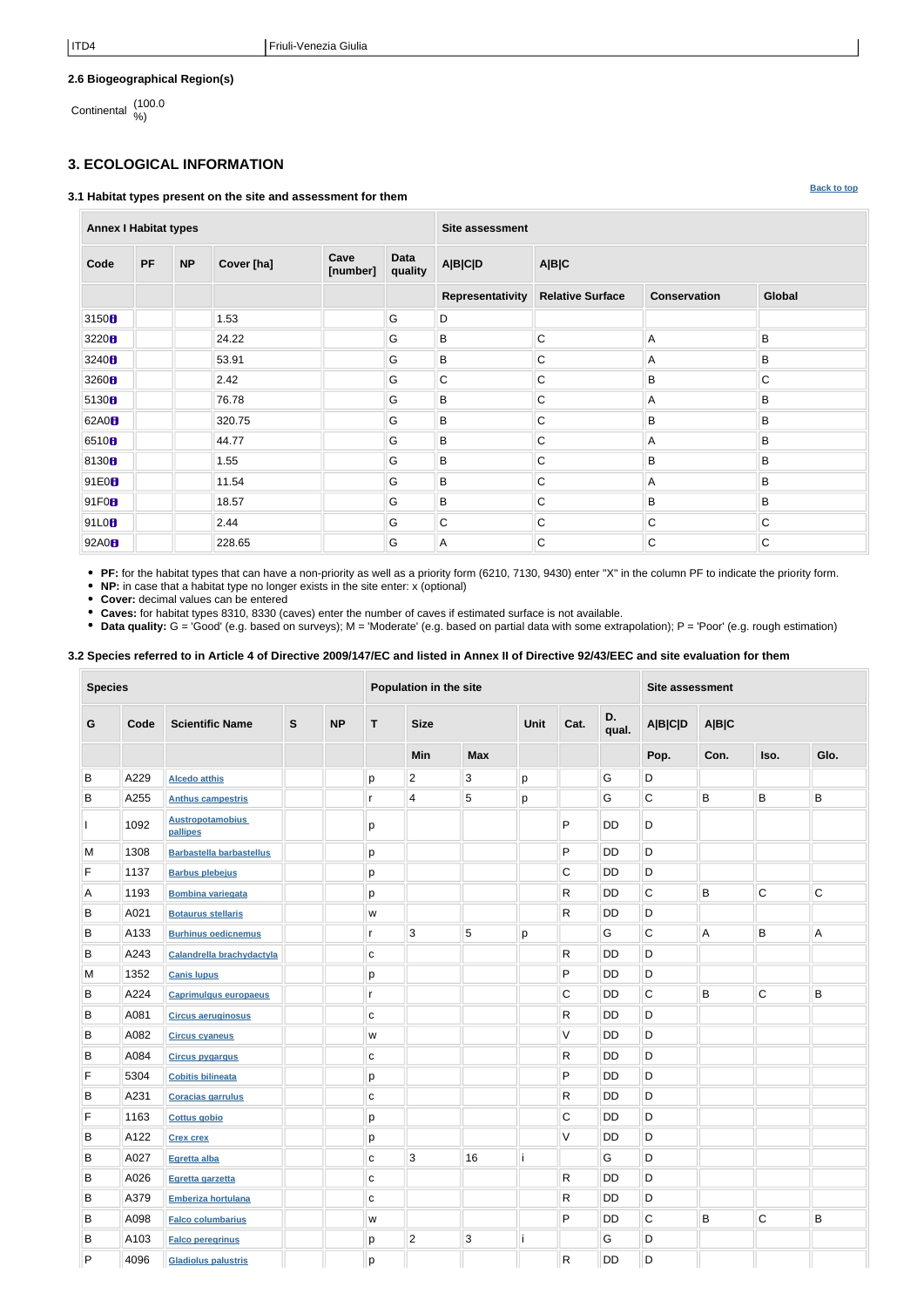| B            | A127 | <b>Grus grus</b>                    | C            |                |                 |   | ${\sf R}$    | DD        | $\overline{C}$ | B | $\overline{C}$          | $\mathsf C$ |
|--------------|------|-------------------------------------|--------------|----------------|-----------------|---|--------------|-----------|----------------|---|-------------------------|-------------|
| B            | A078 | <b>Gyps fulvus</b>                  | $\mathbf c$  |                |                 |   | $\mathsf{P}$ | <b>DD</b> | D              |   |                         |             |
| B            | A022 | <b>Ixobrychus minutus</b>           | $\mathbf{C}$ |                |                 |   | $\mathsf{R}$ | DD        | D              |   |                         |             |
| B            | A338 | <b>Lanius collurio</b>              | $\mathsf{r}$ | 5              | 10              | p |              | G         | $\overline{C}$ | B | $\overline{C}$          | B           |
| B            | A339 | <b>Lanius minor</b>                 | $\mathsf{r}$ | $\overline{2}$ | 3               | p |              | G         | D              |   |                         |             |
| <sup>1</sup> | 1083 | <b>Lucanus cervus</b>               | р            |                |                 |   | $\mathsf{P}$ | DD        | D              |   |                         |             |
| $\sf B$      | A246 | Lullula arborea                     | p            | 5              | 10              | p |              | G         | $\overline{C}$ | B | $\overline{B}$          | B           |
| B            | A073 | <b>Milvus migrans</b>               | r            |                |                 |   | $\mathsf{P}$ | <b>DD</b> | D              |   |                         |             |
| B            | A073 | <b>Milvus migrans</b>               | С            |                |                 |   | $\mathsf C$  | <b>DD</b> | D              |   |                         |             |
| M            | 1310 | <b>Miniopterus schreibersii</b>     | p            |                |                 |   | $\mathsf C$  | DD        | $\overline{C}$ | B | $\overline{\mathsf{C}}$ | $\mathsf C$ |
| M            | 1324 | <b>Myotis myotis</b>                | p            |                |                 |   | $\mathsf C$  | <b>DD</b> | $\overline{C}$ | B | $\overline{C}$          | $\mathsf C$ |
| B            | A023 | <b>Nycticorax nycticorax</b>        | $\mathbf{C}$ |                |                 |   | $\mathbf C$  | DD        | D              |   |                         |             |
| B            | A094 | <b>Pandion haliaetus</b>            | $\mathbf{C}$ | 3              | $\mathbf{3}$    |   |              | G         | $\overline{C}$ | B | $\overline{C}$          | $\mathsf C$ |
| B            | A072 | Pernis apivorus                     | $\mathsf{r}$ | 3              | $\sqrt{3}$      | p |              | G         | D              |   |                         |             |
| B            | A391 | Phalacrocorax carbo<br>sinensis     | C            |                |                 |   | $\mathbf C$  | <b>DD</b> | D              |   |                         |             |
| F            | 5962 | Protochondrostoma genei             | p            |                |                 |   | $\sf P$      | <b>DD</b> | D              |   |                         |             |
| Α            | 1215 | Rana latastei                       | p            |                |                 |   | $\mathbf C$  | DD        | $\overline{C}$ | B | $\overline{c}$          | $\mathsf C$ |
| M            | 1304 | <b>Rhinolophus</b><br>ferrumequinum | р            |                |                 |   | $\mathbf C$  | DD        | C              | B | C                       | C           |
| M            | 1303 | <b>Rhinolophus</b><br>hipposideros  | р            |                |                 |   | $\mathbf C$  | <b>DD</b> | $\mathsf C$    | B | $\overline{C}$          | $\mathsf C$ |
| F            | 1107 | <b>Salmo marmoratus</b>             | p            |                |                 |   | $\mathsf{P}$ | DD        | D              |   |                         |             |
| $\sf B$      | A193 | <b>Sterna hirundo</b>               | r            | $\overline{1}$ | $5\phantom{.0}$ | p |              | G         | $\overline{C}$ | B | $\sf B$                 | $\mathsf C$ |
| $\mathsf F$  | 5331 | <b>Telestes muticellus</b>          | p            |                |                 |   | ${\sf P}$    | DD        | D              |   |                         |             |
| B            | A166 | <b>Tringa glareola</b>              | $\mathbf{C}$ | 20             | 30              |   |              | G         | $\overline{C}$ | B | B                       | B           |
| A            | 1167 | <b>Triturus carnifex</b>            | p            |                |                 |   | $\mathsf C$  | <b>DD</b> | $\mathsf C$    | B | $\overline{C}$          | B           |
|              |      |                                     |              |                |                 |   |              |           |                |   |                         |             |

• Unit: i = individuals, p = pairs or other units according to the Standard list of population units and codes in accordance with Article 12 and 17 reporting (see **[reference portal](http://bd.eionet.europa.eu/activities/Natura_2000/reference_portal)**)

• Abundance categories (Cat.): C = common, R = rare, V = very rare, P = present - to fill if data are deficient (DD) or in addition to population size information

**Group:** A = Amphibians, B = Birds, F = Fish, I = Invertebrates, M = Mammals, P = Plants, R = Reptiles

• Data quality: G = 'Good' (e.g. based on surveys); M = 'Moderate' (e.g. based on partial data with some extrapolation); P = 'Poor' (e.g. rough estimation); VP = 'Very poor' (use this category only, if not even a rough estimation of the population size can be made, in this case the fields for population size can remain empty, but the field "Abundance categories" has to be filled in)

**S:** in case that the data on species are sensitive and therefore have to be blocked for any public access enter: yes

**NP:** in case that a species is no longer present in the site enter: x (optional)

**Type:** p = permanent, r = reproducing, c = concentration, w = wintering (for plant and non-migratory species use permanent)

### **3.3 Other important species of flora and fauna (optional)**

| <b>Species</b> |             |                                               |                                                          | Population in the site |     |            |  | <b>Motivation</b> |                         |                         |                  |             |                |                         |  |  |  |  |  |  |                                |  |  |                         |  |  |
|----------------|-------------|-----------------------------------------------|----------------------------------------------------------|------------------------|-----|------------|--|-------------------|-------------------------|-------------------------|------------------|-------------|----------------|-------------------------|--|--|--|--|--|--|--------------------------------|--|--|-------------------------|--|--|
| <b>Group</b>   | <b>CODE</b> | <b>Scientific Name</b>                        | $\mathbf{s}$<br><b>NP</b><br><b>Size</b><br>Unit<br>Cat. |                        |     |            |  |                   |                         |                         |                  |             |                |                         |  |  |  |  |  |  | <b>Species</b><br><b>Annex</b> |  |  | <b>Other categories</b> |  |  |
|                |             |                                               |                                                          |                        | Min | <b>Max</b> |  | <b>C R V P</b>    | IV                      | $\mathsf{V}$            | $\boldsymbol{A}$ | $\mathbf B$ | $\mathbf C$    | $\mathsf D$             |  |  |  |  |  |  |                                |  |  |                         |  |  |
| M              |             | <b>Arvicola terrestris</b><br><b>italicus</b> |                                                          |                        |     |            |  | С                 |                         |                         |                  |             | X              | X                       |  |  |  |  |  |  |                                |  |  |                         |  |  |
| Α              | 1201        | <b>Bufo viridis</b>                           |                                                          |                        |     |            |  | С                 | $\mathsf{X}$            |                         |                  |             | X              | $\mathsf{\overline{X}}$ |  |  |  |  |  |  |                                |  |  |                         |  |  |
| R              | 1283        | Coronella austriaca                           |                                                          |                        |     |            |  | $\mathsf C$       | $\mathsf{X}$            |                         |                  |             | $\mathsf X$    | $\mathsf X$             |  |  |  |  |  |  |                                |  |  |                         |  |  |
| R              | 1281        | Elaphe longissima                             |                                                          |                        |     |            |  | C                 | $\mathsf{X}$            |                         |                  |             | $\mathsf X$    | $\mathsf X$             |  |  |  |  |  |  |                                |  |  |                         |  |  |
| M              | 1363        | <b>Felis silvestris</b>                       |                                                          |                        |     |            |  | R                 | $\mathsf{\overline{X}}$ |                         | X                |             | $\mathsf{X}$   | X                       |  |  |  |  |  |  |                                |  |  |                         |  |  |
| R              | 5670        | <b>Hierophis viridiflavus</b>                 |                                                          |                        |     |            |  | $\mathsf C$       | $\mathsf{X}$            |                         |                  |             | $\mathsf X$    | X                       |  |  |  |  |  |  |                                |  |  |                         |  |  |
| A              | 5358        | <b>Hyla intermedia</b>                        |                                                          |                        |     |            |  | $\mathsf C$       |                         |                         |                  |             | $\mathsf X$    | $\mathsf{\overline{X}}$ |  |  |  |  |  |  |                                |  |  |                         |  |  |
|                | 1077        | <b>Hyles hippophaes</b>                       |                                                          |                        |     |            |  | P                 | $\mathsf{X}$            |                         |                  |             | $\mathsf X$    | $\mathsf X$             |  |  |  |  |  |  |                                |  |  |                         |  |  |
| P              |             | Knautia ressmannii                            |                                                          |                        |     |            |  | P                 |                         |                         |                  | X           |                |                         |  |  |  |  |  |  |                                |  |  |                         |  |  |
| R              | 1263        | <b>Lacerta viridis</b>                        |                                                          |                        |     |            |  | $\mathsf C$       | X.                      |                         |                  |             | $\sf X$        | $\mathsf X$             |  |  |  |  |  |  |                                |  |  |                         |  |  |
| P              |             | <b>Leontodon berinii</b>                      |                                                          |                        |     |            |  | P                 |                         |                         |                  | X           |                |                         |  |  |  |  |  |  |                                |  |  |                         |  |  |
|                | 1067        | Lopinga achine                                |                                                          |                        |     |            |  | $\mathsf C$       | X.                      |                         |                  |             | $\mathsf X$    | $\mathsf{\overline{X}}$ |  |  |  |  |  |  |                                |  |  |                         |  |  |
| M              | 2631        | <b>Meles meles</b>                            |                                                          |                        |     |            |  | $\mathsf C$       |                         |                         |                  |             | $\pmb{\times}$ | $\mathsf X$             |  |  |  |  |  |  |                                |  |  |                         |  |  |
| M              | 1358        | <b>Mustela putorius</b>                       |                                                          |                        |     |            |  | R                 |                         | $\mathsf{\overline{X}}$ | X                |             | X              | $\mathsf X$             |  |  |  |  |  |  |                                |  |  |                         |  |  |
| $\mathsf{R}$   | 1292        | <b>Natrix tessellata</b>                      |                                                          |                        |     |            |  | C                 | $\mathsf{X}$            |                         |                  |             | X              | $\mathsf X$             |  |  |  |  |  |  |                                |  |  |                         |  |  |
|                | 6265        | <b>Phengaris arion</b>                        |                                                          |                        |     |            |  | R                 | $\mathsf{\overline{X}}$ |                         |                  |             | $\mathsf X$    | X                       |  |  |  |  |  |  |                                |  |  |                         |  |  |
| ${\sf R}$      | 1256        | <b>Podarcis muralis</b>                       |                                                          |                        |     |            |  | C                 | $\mathsf{X}$            |                         |                  |             | X              | X                       |  |  |  |  |  |  |                                |  |  |                         |  |  |
| R              | 1250        | <b>Podarcis sicula</b>                        |                                                          |                        |     |            |  | C                 | $\mathsf{\overline{X}}$ |                         |                  |             | X              | Χ                       |  |  |  |  |  |  |                                |  |  |                         |  |  |
| Α              | 1209        | Rana dalmatina                                |                                                          |                        |     |            |  | C                 | X                       |                         |                  |             | Χ              | Χ                       |  |  |  |  |  |  |                                |  |  |                         |  |  |
|                |             |                                               |                                                          |                        |     |            |  |                   |                         |                         |                  |             |                |                         |  |  |  |  |  |  |                                |  |  |                         |  |  |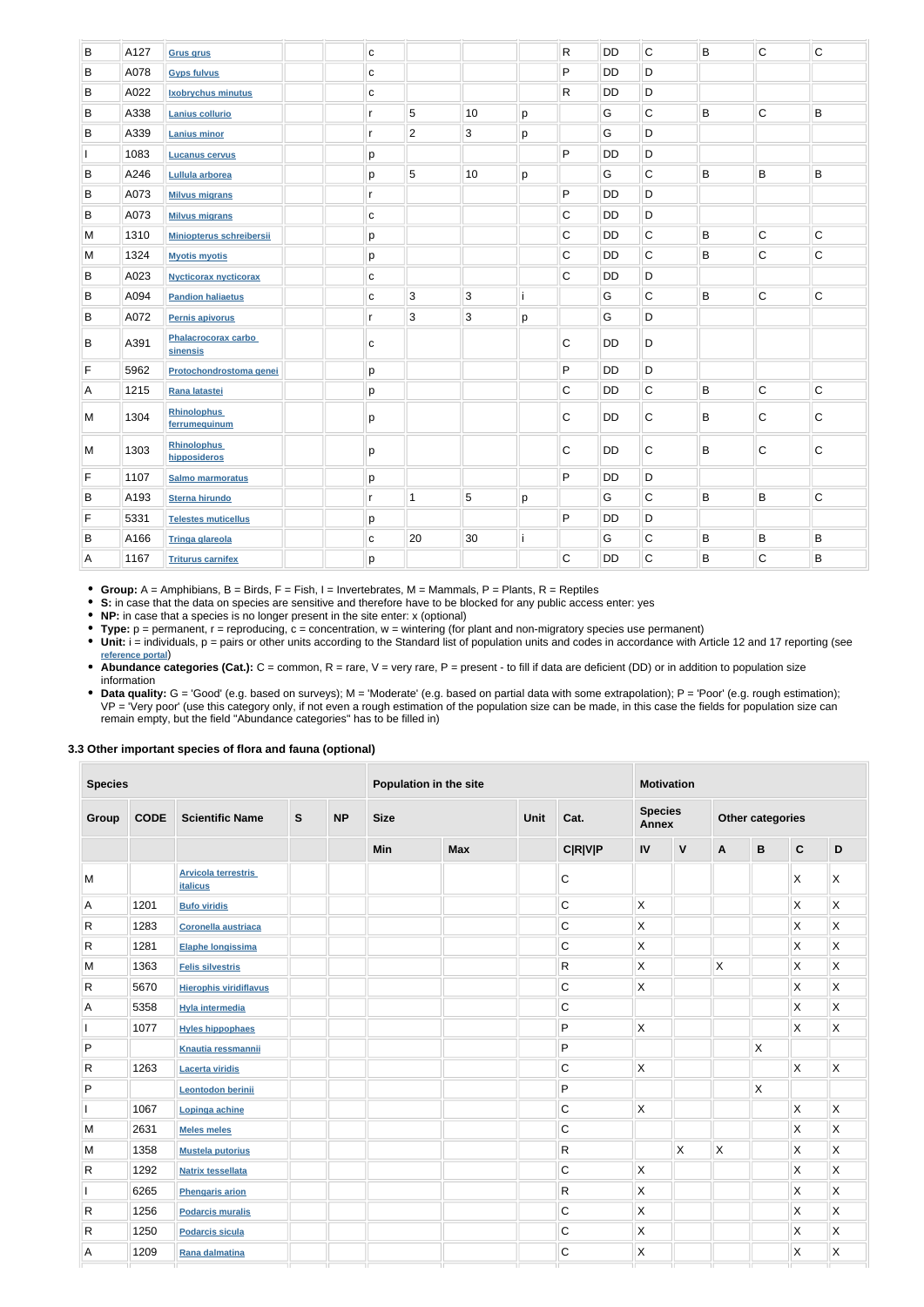| Positive Impacts |                                                                          |                   |         |
|------------------|--------------------------------------------------------------------------|-------------------|---------|
| <b>IRank</b>     | Activities,<br> management [code]   (optional) [code]   /outside [i]o]b] | <b>IPollution</b> | linside |

Rank:  $H = high$ ,  $M = medium$ ,  $L = low$ 

Pollution:  $N = N$ itrogen input, P = Phosphor/Phosphate input, A = Acid input/acidification,

 $T =$  toxic inorganic chemicals,  $O =$  toxic organic chemicals,  $X =$  Mixed pollutions

 $i = inside, o = outside, b = both$ 

| Negative Impacts |                                 |                                |                           |
|------------------|---------------------------------|--------------------------------|---------------------------|
| Rank             | Threats and<br>pressures [code] | Pollution<br>(optional) [code] | inside/outside<br>[i o b] |
| H                | 1101                            |                                | b                         |
| lм               | A10.01                          |                                | b                         |
| H                | A01                             |                                | b                         |
|                  | A05                             |                                | b                         |
|                  | E04.01                          |                                | b                         |
| M                | F01.01                          |                                | b                         |
| lм               | G01.03                          |                                | b                         |
|                  | D02.01.01                       |                                | b                         |
|                  | J02.03                          |                                | b                         |
| H                | C01.01                          |                                | b                         |
| lΗ               | A08                             |                                | b                         |
| lМ               | D01.01                          |                                |                           |
| lн               | F03.01                          |                                | b                         |

**[Back to top](#page-0-0)**

| $\overline{A}$ | 1210 | Rana esculenta        |  |  | ັ |           |  | $\sqrt{}$<br>⌒ | $\lambda$ |
|----------------|------|-----------------------|--|--|---|-----------|--|----------------|-----------|
| n              | 1207 | Rana lessonae         |  |  |   | $\lambda$ |  | ↗              | $\lambda$ |
| A              | 2351 | Salamandra salamandra |  |  |   |           |  | ↗              | $\lambda$ |
|                | 1109 | Thymallus thymallus   |  |  |   |           |  |                |           |
|                | 1053 | Zerynthia polyxena    |  |  |   |           |  | ↗              | $\lambda$ |

• Unit: i = individuals, p = pairs or other units according to the standard list of population units and codes in accordance with Article 12 and 17 reporting, (see **[reference portal](http://bd.eionet.europa.eu/activities/Natura_2000/reference_portal)**)

• Cat.: Abundance categories:  $C =$  common,  $R =$  rare,  $V =$  very rare,  $P =$  present

**Group:** A = Amphibians, B = Birds, F = Fish, Fu = Fungi, I = Invertebrates, L = Lichens, M = Mammals, P = Plants, R = Reptiles

**CODE:** for Birds, Annex IV and V species the code as provided in the reference portal should be used in addition to the scientific name

**S:** in case that the data on species are sensitive and therefore have to be blocked for any public access enter: yes

**NP:** in case that a species is no longer present in the site enter: x (optional)

**Motivation categories: IV, V:** Annex Species (Habitats Directive), **A:** National Red List data; **B:** Endemics; **C:** International Conventions; **D:** other reasons

# <span id="page-3-0"></span>**4. SITE DESCRIPTION**

#### **4.1 General site character**

| Habitat class              | % Cover     |
|----------------------------|-------------|
| N <sub>12</sub>            | 10.0        |
| N20                        | 1.0         |
| N <sub>16</sub>            | 15.0        |
| N08                        | 10.0        |
| N <sub>21</sub>            | 4.0         |
| N22                        | 41.0        |
| N09                        | 10.0        |
| N23                        | $\vert$ 2.0 |
| N <sub>14</sub>            | 3.0         |
| N06                        | 4.0         |
| <b>Total Habitat Cover</b> | 100         |

#### **Other Site Characteristics**

Il sito include un'ampia porzione del corso medio del fiume Tagliamento con vegetazione pioniera erbacea, spesso infiltrata di numerose specie ruderali. Sono presenti alcuni lembi di prateria magra molto primitiva e saliceti pionieri di greto a salici. Amorpha fruticosa è ben diffusa. Il sito è stato oggetto del Progetto LIFE Magredi GRASSLAND (2012-2019) per il recupero e ripristino dell'habitat 62A0.

## **4.2 Quality and importance**

Si tratta di un?area di greto con interessanti esempi di vegetazione pioniera. È un importante sito ornitologico per la presenza di specie rare nella regione, come ad esempio Burhinus oedicnemus, Grus grus (un caso di due individui estivanti, 1988) ecc. Presso Dignano ha nidificato nel 1989 una coppia di Ciconia ciconia; a sud lungo il greto hanno svernato nel 1985 undici individui di Cygnus cygnus. La zona riveste una notevole importanza come corridoio di foraggiamento per i chirotteri che vivono nella fortezza di Pinzano al Tagliamento (Rhinolophus ferrumequinum, R. hipposideros, Myotis myotis, Miniopterus schreibersii). La presenza di Felis s. silvestris nell?area è dimostrata da diversi reperti recenti sia per i dintorni di Spilimbergo, sia per i dintorni di Pinzano al Tagliamento. Fra gli invertebrati si ricorda Lucanus cervus. Fra gli anfibi merita ricordare Rana latastei, Bombina variegata, Triturus carnifex, Hyla intermedia, Rana dalmatina e Bufo viridis. Le acque del Tagliamento in questo tratto ospitano tra l'altro Barbus plebejus, Cottus gobio, Salmo [trutta] marmoratus, Leuciscus souffia e Cobitis taenia. Alcune piccole rogge confluenti nel corso principale ospitano Austropotamobius pallipes. Nell?area è stato rinvenuto Hyles hippophaes, specie estremamente localizzata.

#### **4.3 Threats, pressures and activities with impacts on the site**

The most important impacts and activities with high effect on the site

#### **4.4 Ownership (optional)**

#### **4.5 Documentation**